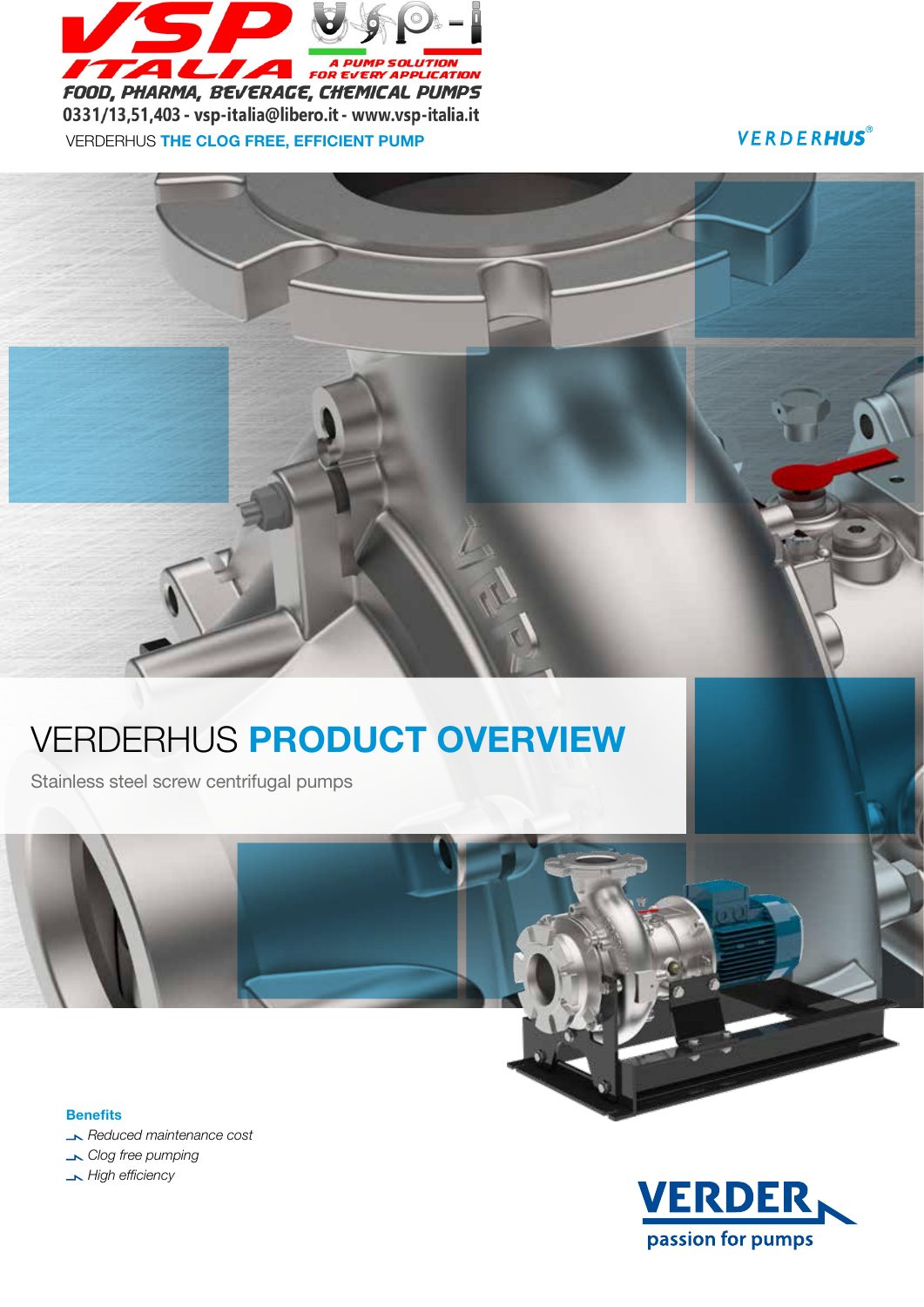

A well-functioning pump helps you succeed. That applies certainly to the most important pump in life, the human heart, but the same goes for pumps in business. At Verder, all energy and attention is focused on improving the quality and performance all of our pumps and services. We do so with energy, dedication and most importantly, with our heart.

VERDER – PASSION FOR PUMPS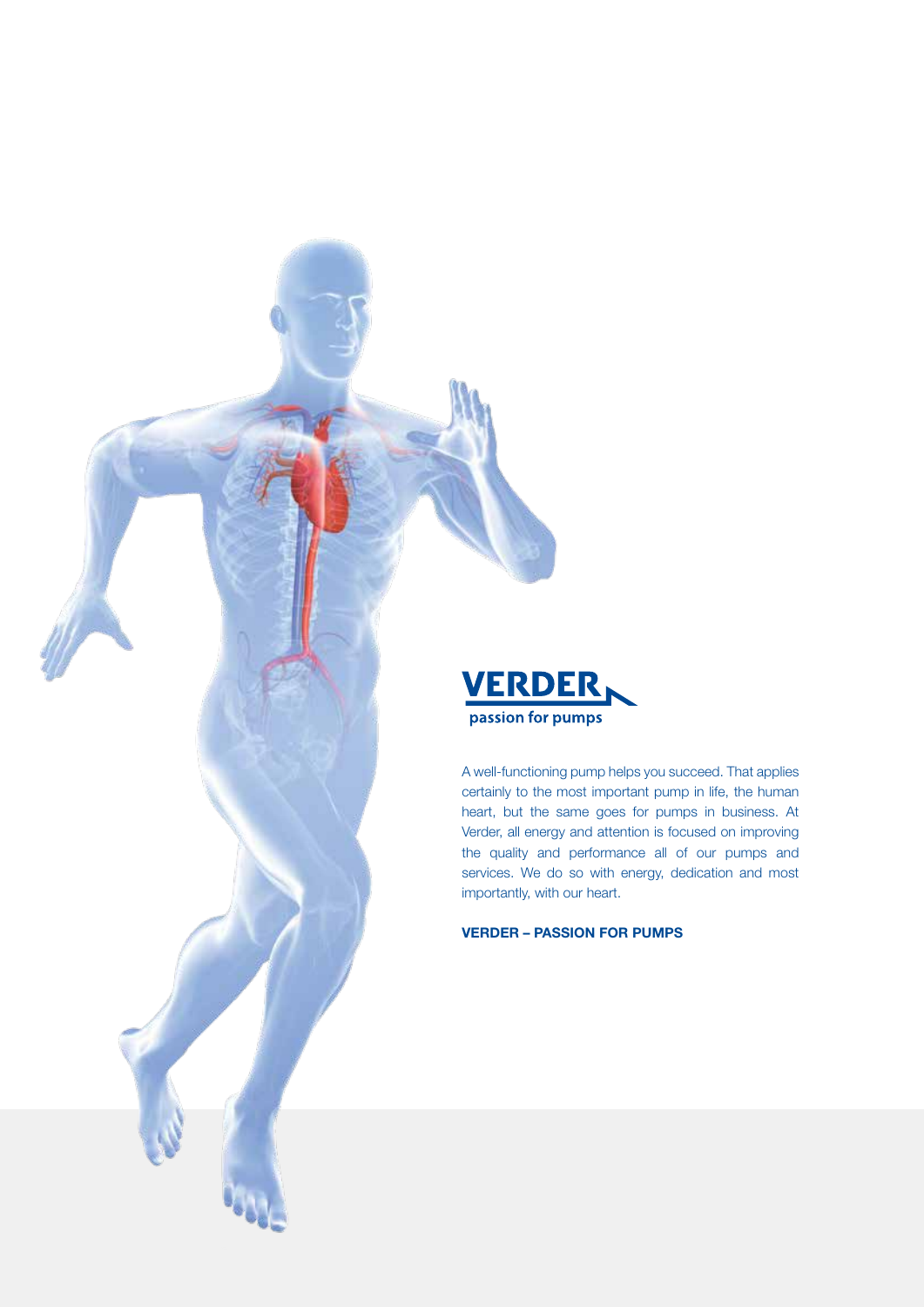

- *1 Company*
- *28 Countries*
- *60 Years of expertise*
- *Global network*
- *Local distributors*
- *In-house service & maintenance*
- *A solution for every application*

## THE VERDER GROUP

*The Verder group is a family owned business formed 60 years ago in the Netherlands; the group consists of a worldwide network of production and distribution companies. Group companies are involved in the development and distribution of industrial pumps, pumping systems, high-tech equipment for quality control, research and development into solid material (solids sample preparation and analytical technologies). The Verder Group employs over 1850 people and has an annual turnover in excess of 400 million Euros.* 

Among the most successful of Verder's technologies is its innovative Verderhus screw centrifugal pump range.

### Verderhus stainless steel screw centrifugal pumps

Verderhus stainless steel screw centrifugal pumps combine the best features of centrifugal and positive displacement pumps to define a new standard for low head, high flow pumping. Each Verderhus pump has a large screw impeller gently feeding product into the pump chamber and efficiently transferring it to the discharge line. The open impeller allows large solids to be easily pumped, whilst the screw design is ideal for high solid contents or viscous liquids and produces a high efficiency, low NPSHr pump, lowering both energy use and ownership costs.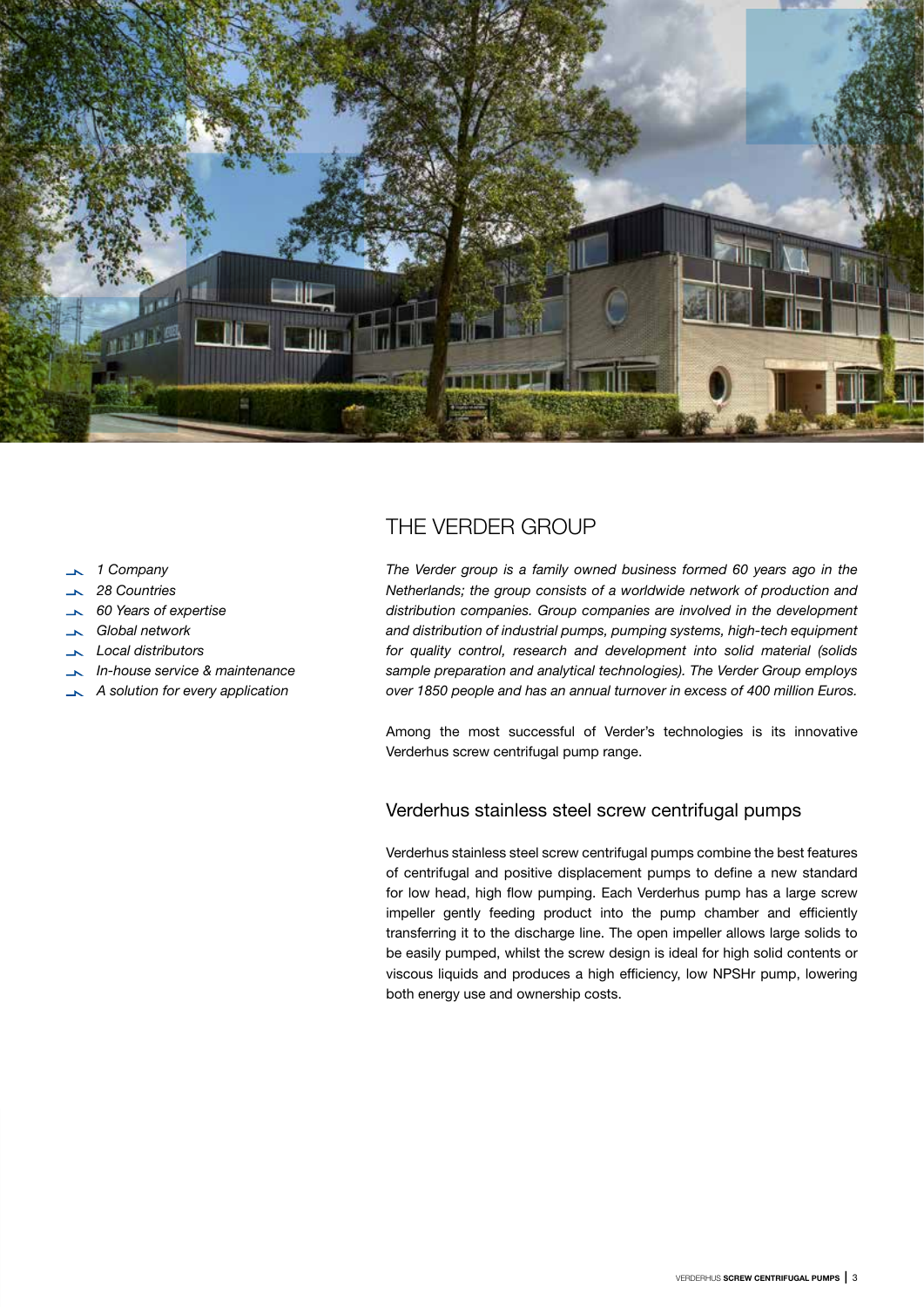### VERDERHUS SCREW CENTRIFUGAL PUMPS



### Features

- *High viscous pumping:* The combination of properties of a centrifugal and positive displacement technology enables pumping of high viscous fluids up to 3000cPs.
- *Low shear pumping:* The gentle action of the impeller shape avoids any emulsification and protects from floc damage in active sludges for example.
- *Solid Handling:* The free passage of the screw impeller design can enable large solids up to 80% of the discharge flange and that can mean particles up to 80 mm in diameter.
- *High efficiency:* Due to the innovative design efficiencies can be up to 70% at BEP that reduces energy costs over more traditional technologies.
- *Wear protection:* Using the best choice of materials and coatings can protect the pump from abrasion, also assisted by the ability of adjusting the impeller casing gap which extends the life of the pump and maintains efficiency.

### **Materials**

|  | Impeller housing/Cone* | Stainless steel 1.4408 (316) (Nitrided) |
|--|------------------------|-----------------------------------------|
|  | Intake socket*         | Stainless steel 1.4408 (316) (Nitrided) |
|  | $Impeller*$            | Stainless steel 1.4408 (316) (Nitrided) |
|  | Bearing housing*       | Stainless steel 1.4408 (316) (Nitrided) |
|  | Cooling flange**       | Stainless steel 1.4408 (316) (Nitrided) |

*\* Impeller housing, Intake socket, Impellers, Bearing housing and Cooling flange will now be Nitrided as standard to increase wear resistance and surface hardness.*

*\*\* Cooling flange is only available in pump range 100-80 to 150-100.*

| <b>Seal Specification</b> | <b>Product Side</b> | <b>Motor Side</b> |
|---------------------------|---------------------|-------------------|
| <b>Rotating Face</b>      | <b>SIC</b>          | Carbon            |
| <b>Static Face</b>        | <b>SIC</b>          | Ceramic           |
| Elastomer                 | Viton               | <b>NBR</b>        |

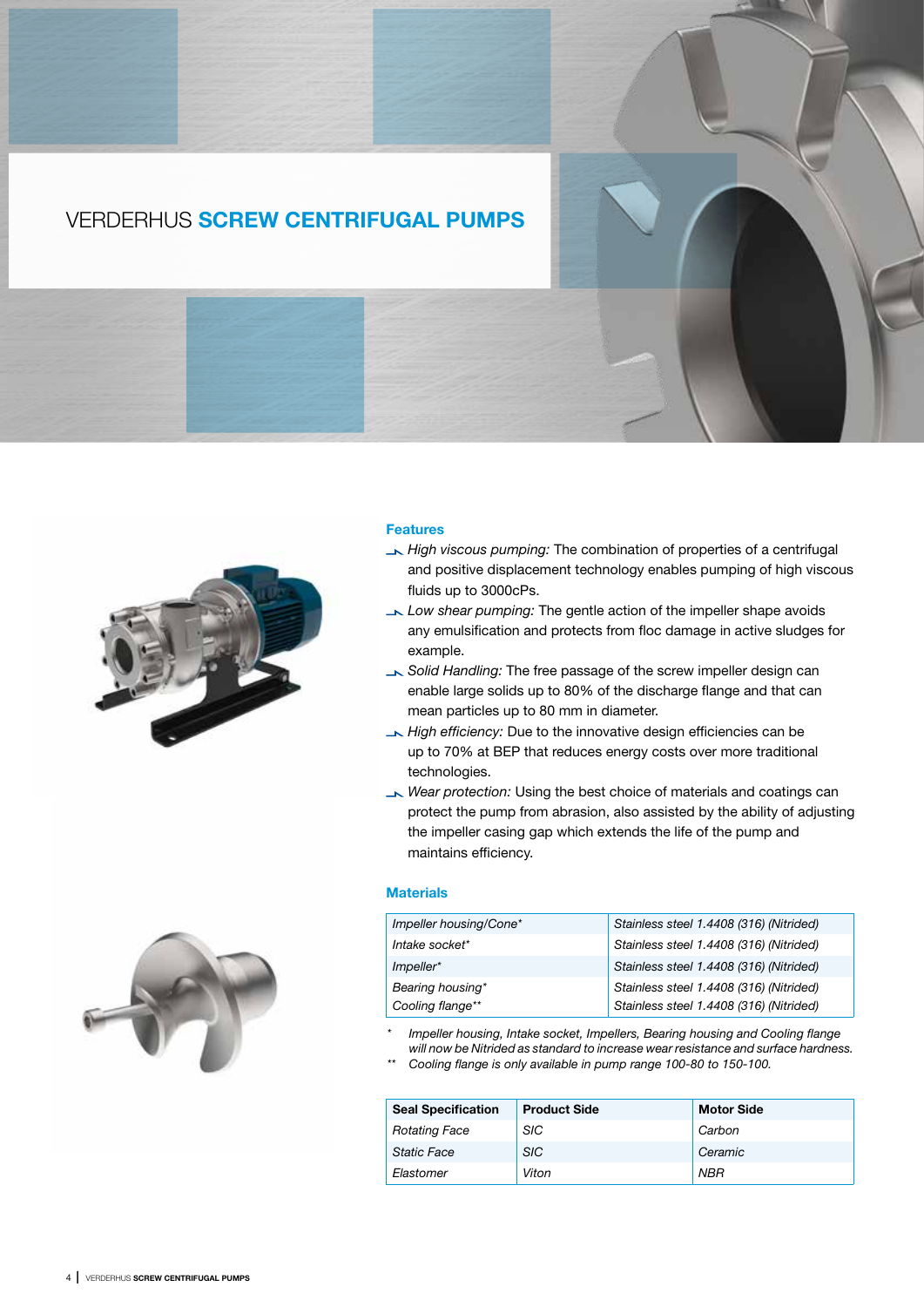HOW DOES A SCREW CENTRIFUGAL PUMP WORK?

The Verderhus stainless steel screw centrifugal pump is unique in that it *operates a hybrid principle of both a centrifugal and positive displacement action. The hybrid pumping principle is possible due to the screw centrifugal impeller and cone assembly; unique to this category of pump. The contour and shape of the impeller produces compression, similar to a positive displacement pump.*

This principle is combined with an open screw to allow the easy passage of large solids. Towards the discharge end of the impeller the diameter increases and the channel contour steepens. In this way the velocity of the fluid is increased, generating centrifugal force, typical of a radial action centrifugal pump. The cone shape of the pump casing matches the impeller's increasing screw diameter. The screw provides a close tolerance to achieve efficiencies as high as 70%. The impeller provides easy passage for larger solids, slurry and sludge.



### What are your benefits using a Verderhus stainless steel screw centrifugal pump?

### Reduced maintenance cost

*In a screw centrifugal pump, the screw is the part most prone to wear. Verderhus impellers are designed oversize and available in hardened materials to decrease this effect meaning less maintenance and downtime to your process.*

### Clog free pumping

*Solid sizes up to 80% of the discharge size which in some case can mean solids up to 80 mm in diameter.*

### Efficient pumping of high viscous fluids

*The hybrid nature of the pump creates high efficiencies for high viscous fluids that can contain solids. These will be pumped with much lower power requirements than traditional technologies.*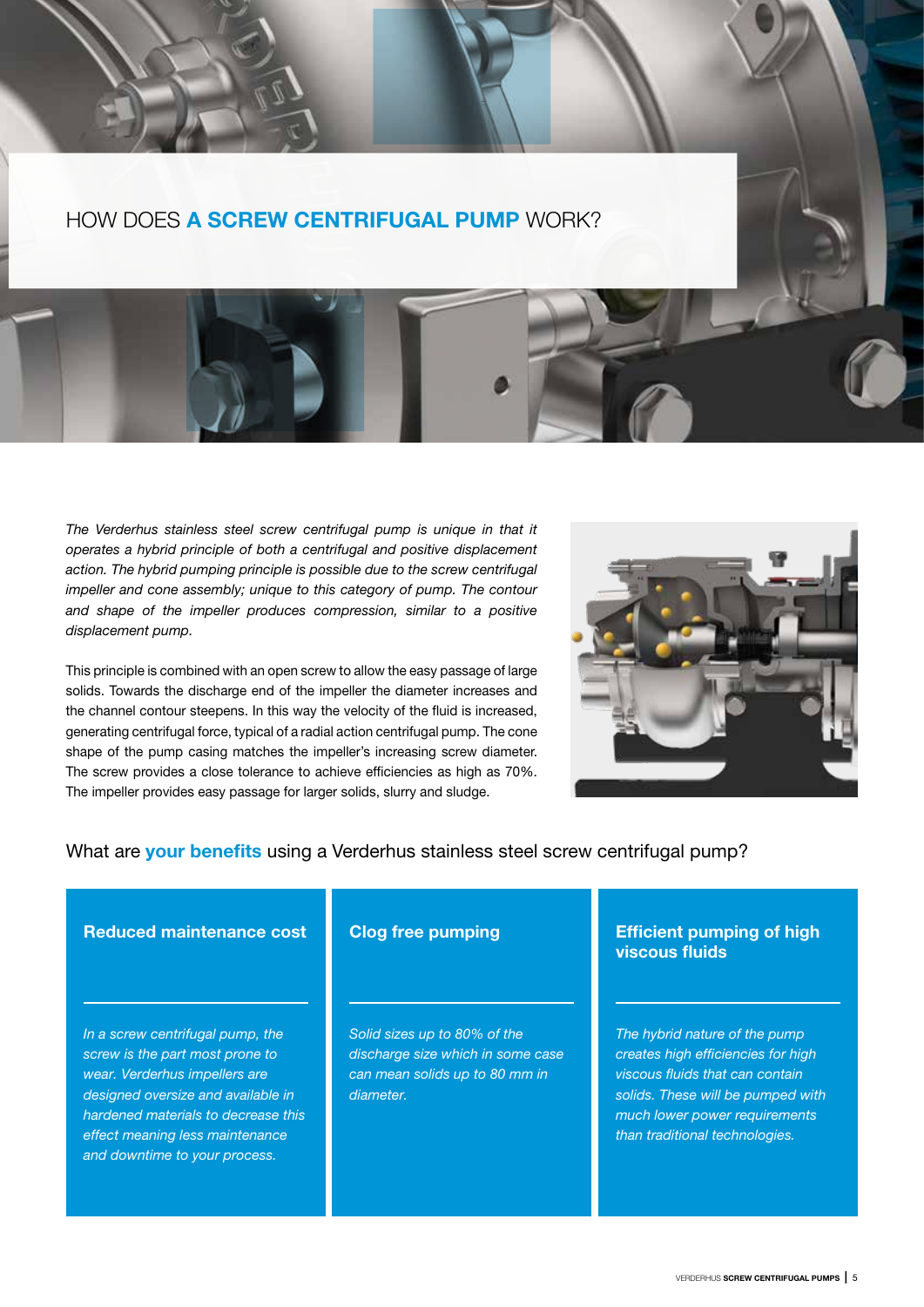

![](_page_5_Picture_1.jpeg)

### Verderhus® HSB stainless steel pumps

Stainless steel horizontally orientated close coupled pump mounted on a base plate handling high viscosities and large solids up to large flowrates. Available in pump sizes 50-50 to 150-100.

| Max. flow                | $360 \frac{\text{m}^3}{\text{h}}$ | Max, head        | $24$ mwc   |
|--------------------------|-----------------------------------|------------------|------------|
| <b>Fluid temperature</b> | $-20$ to $+100$ °C                | Max. solids size | 80 mm      |
| Max. viscosity           | 3000 cP                           | Solids content % | Sludge 10% |
| Ambient temp.            | $-5$ to $+40$ °C                  |                  | Slurry 30% |

![](_page_5_Picture_5.jpeg)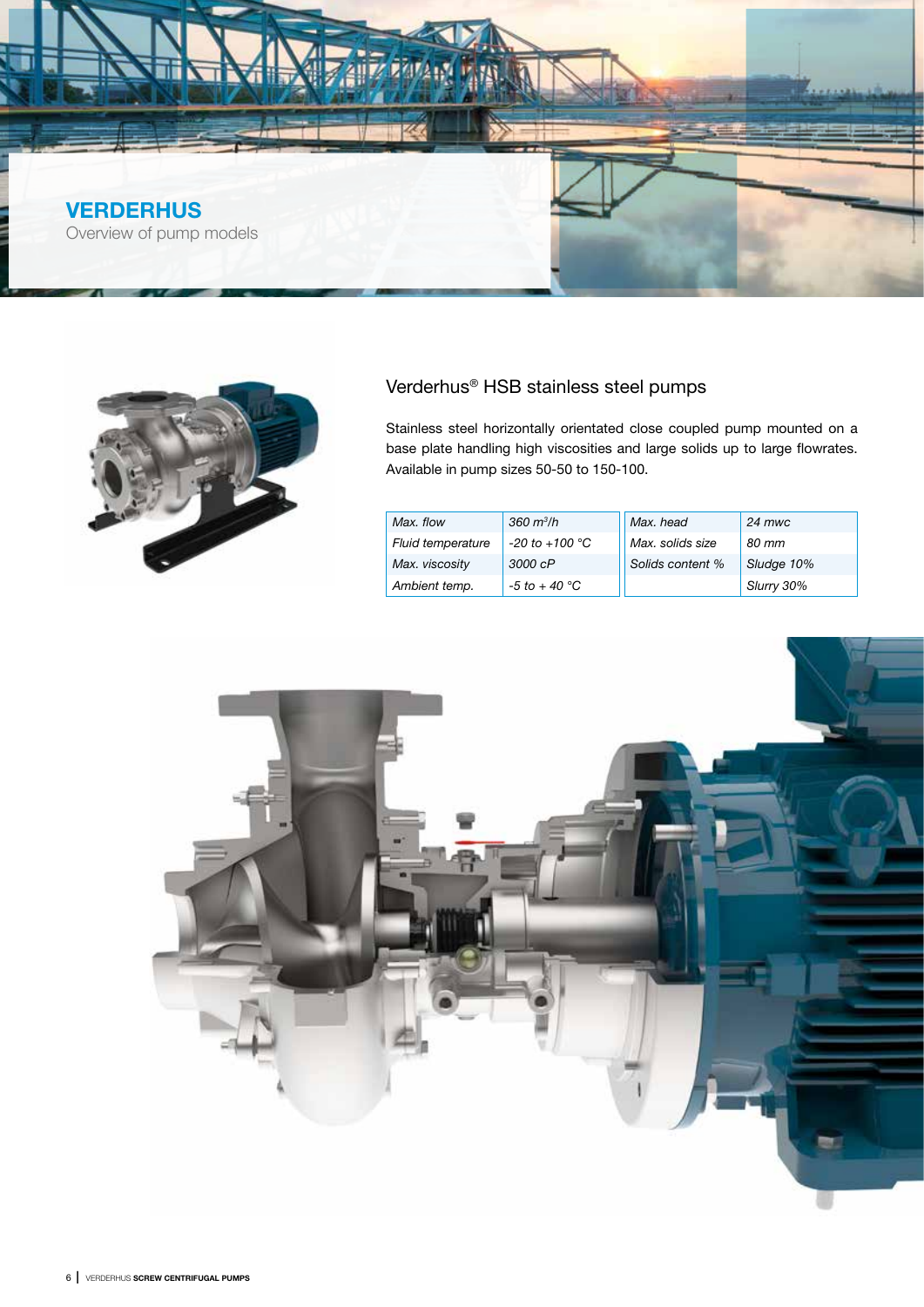### A PUMP SOLUTION FOR EVERY APPLICATION

Lime slurry (Calcium hydroxide, Ca(OH)2 or Kalkmilch) is used globally to correct waste water pH levels and to neutralize incinerator exhaust emissions.

#### The process

Lime slurry is used to neutralize incinerator emissions and remove Dioxins and similar hazardous chemicals.

#### The problem

The existing vortex tank feed pump had to be serviced every month because abrasive wear caused by the lime slurry.

### The solution

The Verderhus B close coupled pump has been running for 36 months without any maintenance.

A UK manufacturer required precise blending and gentle handling of lubricant oils, critical to all types of industrial processes.

#### The process

A 220cPs anti-foaming additive lubricant is transferred between tanks.

### The problem

Previously a series of centrifugal pumps, each with a 4kW motor, transferred a 220cPs antifoaming additive lubricant mix between tanks. The viscosity was too high for the closed impeller design requiring an over-sized pump resulting in high-energy costs and frequent planned pumping maintenance cycles.

ON GZ "IM JEN

#### The solution

An initial Verderhus 80 x 50A pump proved it could pump the lubricant blend whilst drawing only 1.25kW, a 70% power reduction and has resulted in the installation of a further 7 pumps.

*Pumping Industrial Oils*

*Pumping Lime*

**SON SE TALLER** 

A Bavarian Brewery produces malt, an extremely difficult medium to pump.

### The process

The malt is pumped at 120-130 m3 /h against a head of 10 – 12 mwc.

### The problem

The customer previously used a semi-open vortex impeller pump. After the pump was stopped, the solid content of the malt solution changed resulting in clogging issues on pump restart. This required both the pump and pipe to be opened and to be cleaned.

### The solution

An initial Verderhus 150 x 100B close coupled pump was installed, ran without problems and the satisfied customer ordered an additional 4 Verderhus pumps.

![](_page_6_Picture_25.jpeg)